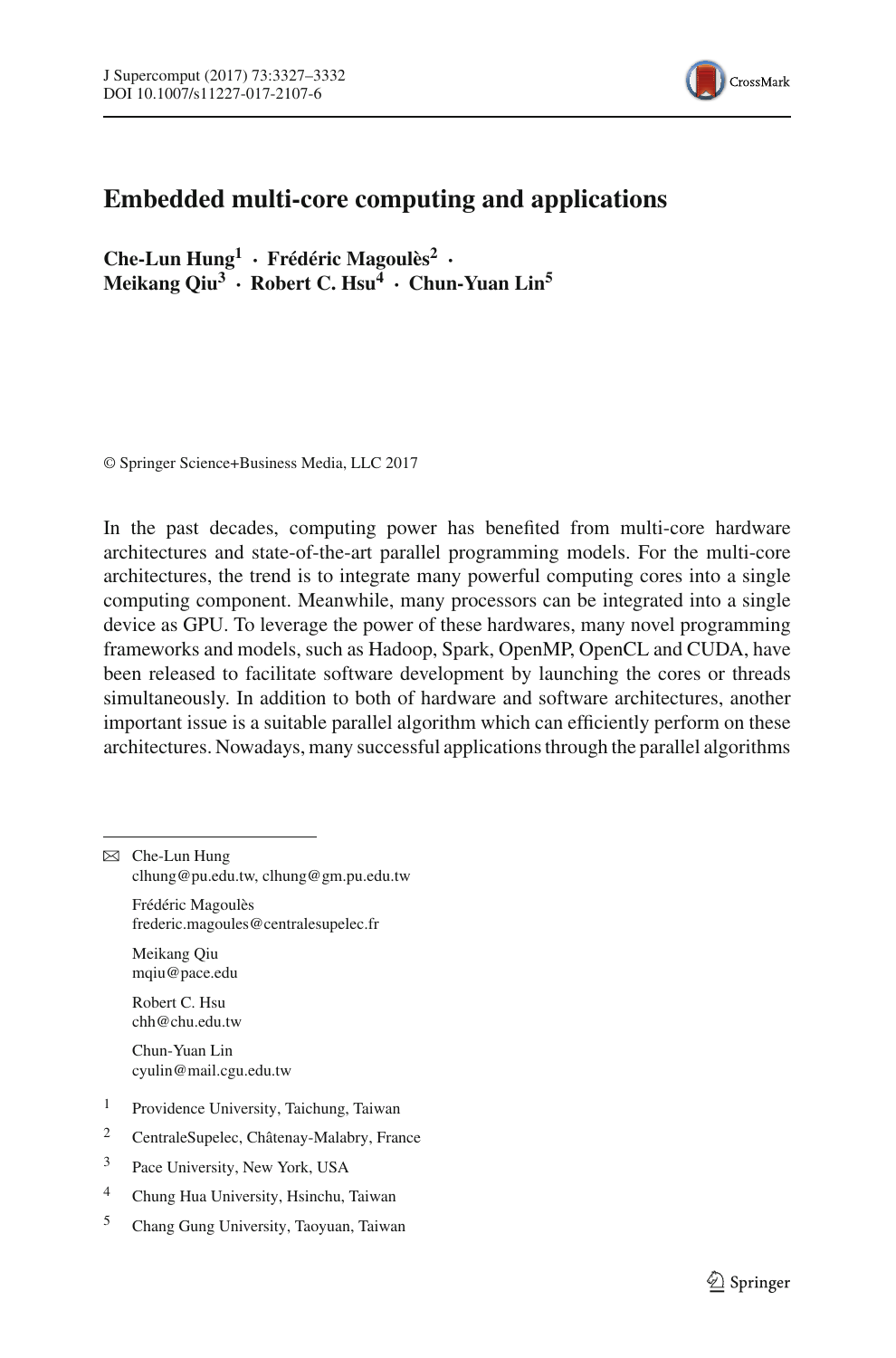have unveiled lot of impressive results. This special issue contains thirteen papers, and each paper covers a particular application and state-of-the-art technology.

As today's scientific and technical documents are published at a great scale, a tool that can rapidly transform image information into text is invaluable for further processing. Lin et al. integrate the GPU technology to enhance the automatic recognition tool—EqnEye—for mathematical equations. The whole process is carried out in seven steps, namely image capture, image preprocessing, yaw correction, symbol segmentation, symbol recognition, structure analysis and expression exhibition. The parallel acceleration by GPU happens in computing the threshold for binarization. Since CUDA 6, data can be shared between CPU and GPU, and they implement the Ostu method much simpler than before. After that, a yaw correction is performed in order to increase the recognition accuracy. They use an equal symbol, which appears in any equation as indication for the rotation. In symbol segmentation, glyphs are recombined to form correct symbols by considering the geometric feature and position. Then, an open-source OCR engine Tesseract is used to identify the segmented symbols. Finally, an ME parse tree is generated by bounding boxes' relative position and expression is obtained. Results show that for high-resolution images, this method achieves  $1.6\times$  speedup in average, and the yaw correction effectively increases the recognition accuracy. In addition, experiments are conducted in three conditions, i.e., normal, skew and shadowy; their method achieves 90, 80 and 50% correctness for each condition, respectively. Failure reason is also studied. They mainly lie in image preprocessing and yaw correction.

Hu et al. propose an energy-efficient design of a microkernel-based on-chip OS for an NOC-based manycore system. As number of cores on a chip grew fast, network on chip (NOC) has been proposed as a promising model to solve the connection problem of the cores. The operating system (OS) is partitioned into the microkernel and the other OS modules; they are distributed on the network to provide services to the user programs. There are two levels of networks in this kind of OS: the onchip network and the software network, and software modules can be mapped to the whole on-chip network. The key issue of this designing is how to fully benefit from the on-chip network and the cores. The authors approach the problem by modeling program as some cooperating threads. The microkernel and local OS threads provide the appropriate services as much as possible but not all possible services; rarely used ones are routed to remote nodes. However, there are two principles in mapping. The first is that the threads from the same programs are mapped together. The second is that the most frequently used OS threads are mapped as local threads or as close to the cores as possible. A modified communication energy mapping (CE) based on the proposed OS is implemented within Noxim and then compared to other two mapping methods in experiments, first-fit mapping (FF) and nearest neighbor mapping (NN). Results of some criteria are reported in the paper, such as messages traffic, latency and energy efficiency. In all of these tests, the CE mapping exhibits better performance than others.

Paulino and Delgado firstly propose to shift memory hierarchy-related concerns to the run-time system, which takes on the responsibility of distributing the computation's data across the target memory hierarchy in data parallel computations. So the main idea is to explore the domain decomposition at node level to enhance the locality properties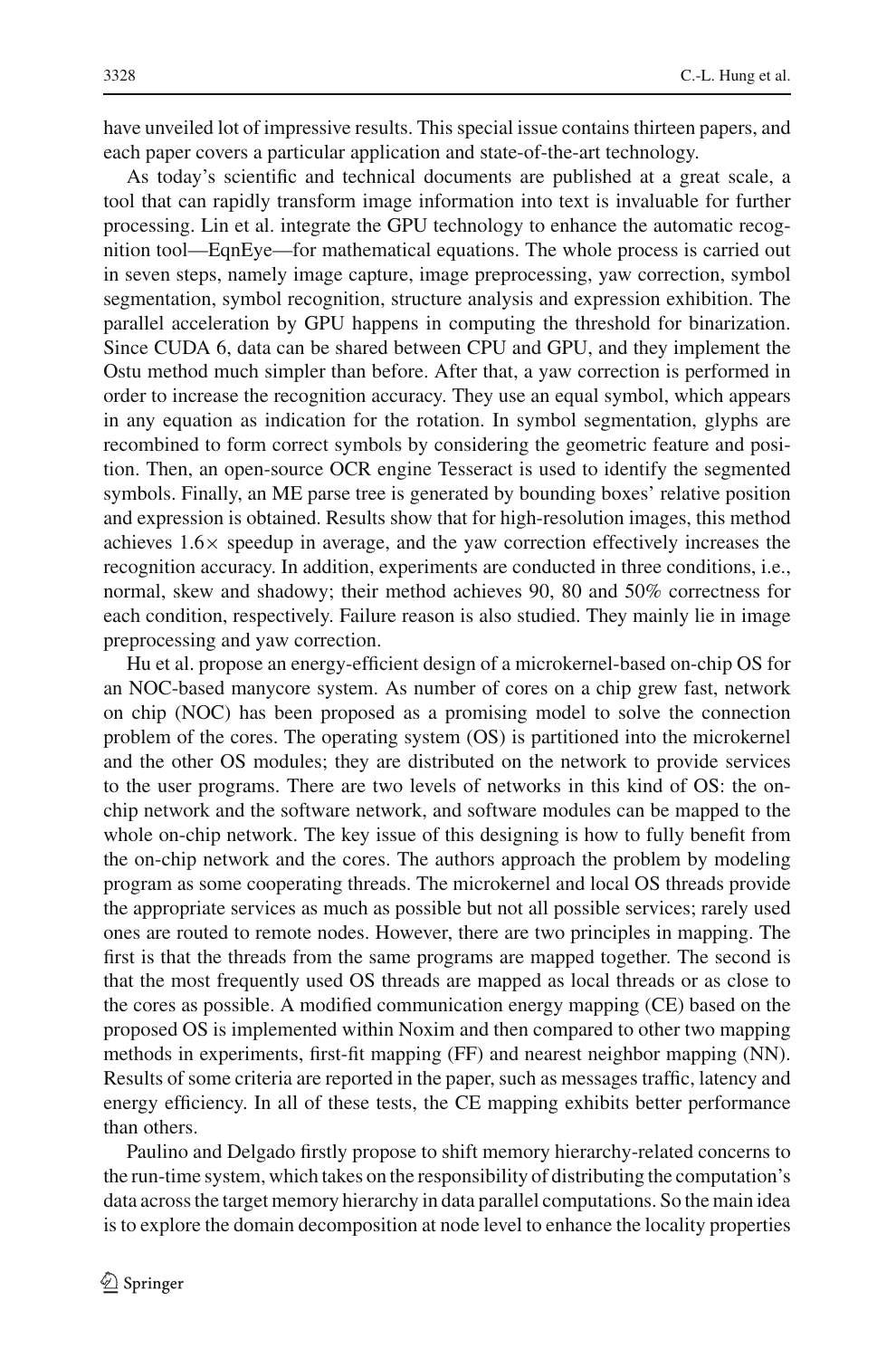of data parallel computations. To that end of the analysis, a cache-conscious strategy that takes into account the characteristics of some (or all) levels of the target memory hierarchy can then be devised. The author implements the proposed algorithms in the context of the Elina framework for Java parallel computing. The results of comparison between the cache-conscious approach and the classical, cache-neglectful strategy show significant performance gains with the proposed method.

Lin et al. propose two strategies, the inter- and intra-task parallelization (abbreviated as ETP and RTP, respectively) for compressing 3D sparse arrays, especially on Intel Xeon and Xeon Phi processors. CRS and CCS Schemes are applied; parallelization is achieved by employing the technique of OpenMP. In inter-task parallelization scheme, multiple sparse arrays are processed concurrently, while in intra-task parallelization scheme, only one sparse array is compressed, but the single array is decomposed into many local ones that can be processed simultaneously. Memory limitation is also taken into consideration. By the results of experiments, both the ETP strategy and the RTP strategy accelerate the compression process for different practical applications and achieve considerable speedup ratios (up to  $18.2\times$  and  $4.5\times$ , respectively) according to the sizes of sparse arrays and available resources based on Intel Xeon E5-2670 v2 and Intel Xeon Phi, but generally the ETP scheme outperforms the RTP scheme; however, in some cases the RTP may be more suitable.

Cheik Ahamed and Magoules propose in this work an original implementation of Jacobi iterative method with fast linear algebra operations, such as dot product, scaling, and matrix-vector multiplication, for large sparse linear systems on graphic processing units. The CSR storage format of a sparse matrix is used to gain efficiency both in terms of arithmetic operations and in terms of memory usage. Experiments are carried out on large linear systems generated from finite element discretization of three differential equations—3D Laplace equation, 3D gravitational potential equation and 3D Heat equation. Results show that the proposed implementation of the parallel algorithm is robust and efficient as a speedup of up to  $23\times$  is achieved in double-precision arithmetics. Furthermore, the speedup increases with the number of iterations.

Song et al. focus on combining the contemporary computing technologies general-purpose computing on the graphics processing unit (GPGPU)—with Incremental K-SVD to achieve the fast sparse representation method toward large image datasets. The GPU-aided IK-SVD employs the following optimization techniques to maximize the amplification of GPU computing power. First, a batch-OMP algorithm based on a recursive Cholesky decomposition algorithm which alleviate data dependency is used to target the sparse coding, which is a hotspot of the computation. Second, an adaptive sparse matrix format—blocked row–column (BRC)—is chosen for matrix computations. And third, a hybrid data-task parallel scheme on one NVIDIA's GPU based on Kepler architecture is proposed to dramatically increase GPU utilization and significantly reduce CPU idle times. The experimental results show that without losing any quality of dictionary learning as IK-SVD, the GPU-aided IK-SVD achieves an impressive speedup of 20 times overall. In the phase of sparse coding, the batch-OMP algorithm can achieve up to 30 times speedups than the sparse coding part of IK-SVD, the optimized sparse matrix operations improve the whole procedure of IK-SVD up to 15 times and the proposed hybrid parallel scheme can further accelerate the procedure of sparsely representing one large image dataset up to 24 times.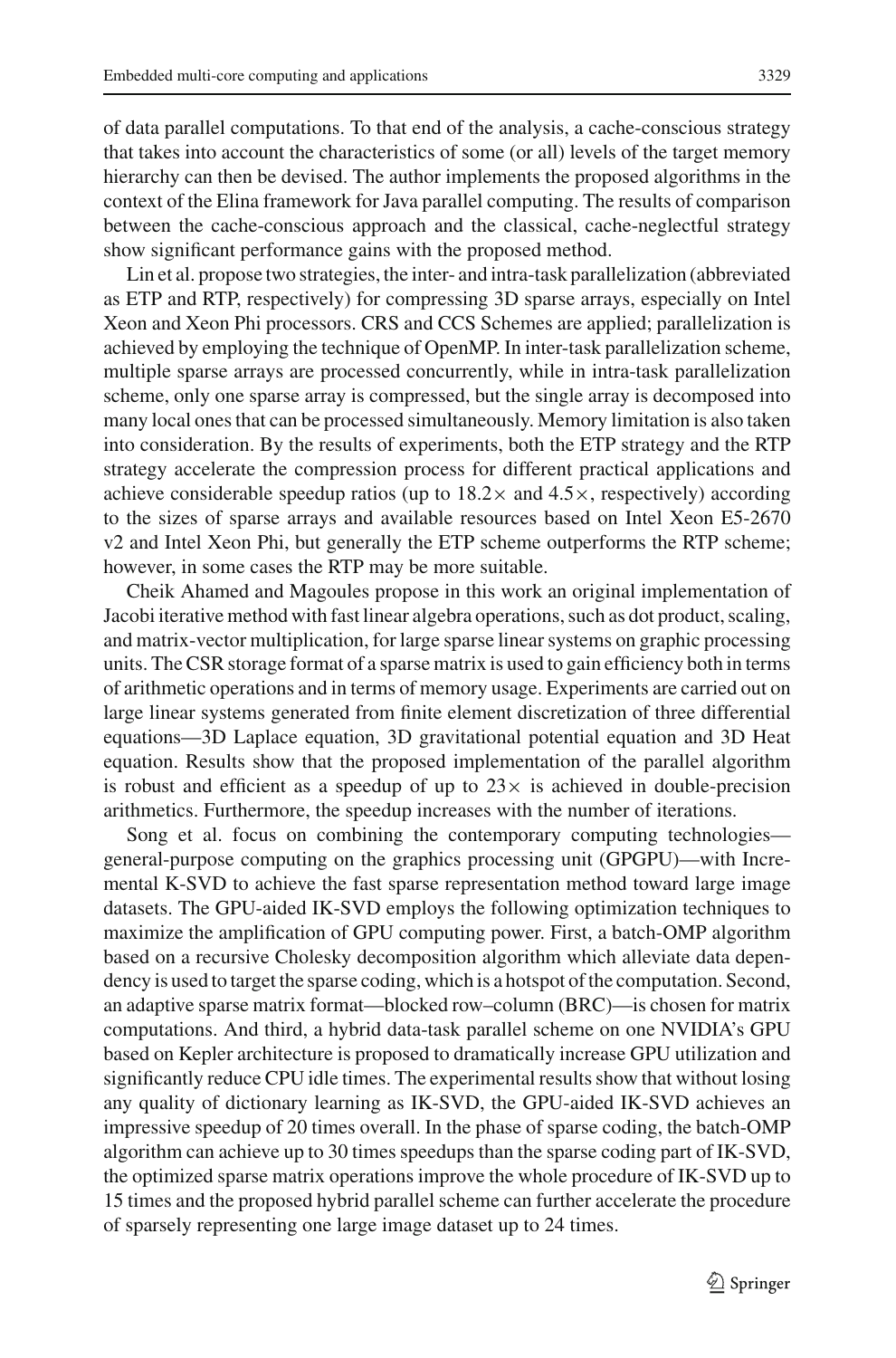Ferreira Junior et al. aim at increasing the automatic diagnosis accuracy of lung cancer based on similar pulmonary nodule retrieval by integrating 3D attributes of margin sharpness and texture features. They use three normalized feature vectors to characterize the nodules, in which the first vector consists of 36 texture attributes (TA) extracted from a 3D texture analysis, the second vector has 12 margin sharpness attributes (MSA) extracted from the 3D margin sharpness analysis and the third one is a concatenation of the previous two, thus composing 48 integrated attributes (IA). Experimental results show that the integrated method performs the best in diagnosis accuracy against the methods separately using TA and MSA. In addition, the authors also employ the GPU to accelerate the run time of nodule comparison process and obtain a speedup of 23.7 times.

Just an Asynchronous Communication Tool (JACK) is the first MPI-based C++ library for both classical and asynchronous iteration. Magoules and Gbikpi-Benissan present in this article different computation models to illustrate the advantage of asynchronous iterative methods, which leads to three communication schemes. As the management of resources is an annoying problem while programming the asynchronous iterative algorithms, the main features of JACK include a unique high-level interface for the communication mode transition and use a buffer manager and a continuous message reception manager to ease the conception of code architecture. They test the new library with both a classical parallel scheme and a sub-structuring approach of the Jacobi iterative method. The global convergence detection algorithm is implemented with the method proposed in 2005 by Bahi, which provides a robust and fast termination detector. Experimental result shows that the performance of the asynchronous iterative algorithm based on the JACK increases both the efficiency and the scalability. In the case of very large matrices, it may even beat synchronous algorithm right from relatively small number of processors.

In order to guarantee that applications are efficiently carried out without wasting the cloud resources, recognition of different types of applications is crucial, as it can be used as the basis of reasonably selecting strategies to process different types of applications. Peng et al. devised in this paper a comprehensive method that can generally and efficiently predict and classify the types of cloud applications. According to the resource consumption state, the author classifies applications in cloud into four types: CPU intensive, I/O intensive, memory intensive and network intensive. Nine out of more than 30 parameters that can be monitored are selected to distinguish among these types of cloud applications by a thorough analysis of them. Extensive experiments on different types of applications (500 times experiments for each) have proved the correctness and effectiveness of the proposed model.

Chen et al.'s paper proposes a shared write buffer (SWB) among the speculative multi-threading (SpMT) cores, so that it is possible to confine the speculative read and write in the SWB. Thus, first there will not be coherence issue with those speculative data since the SWB captures all the speculative written data, and hence, the coherence protocol does not need redesign; second by buffering the written data and share them among the cores, the SWB helps to reduce cache coherence and consequently improve the overall cache performance by noticeably reducing the average access delay. Experiments show that the SWB can capture a big portion of inter-core data sharing, reduce cache coherence, and drastically improve data access performance of SpMT threads;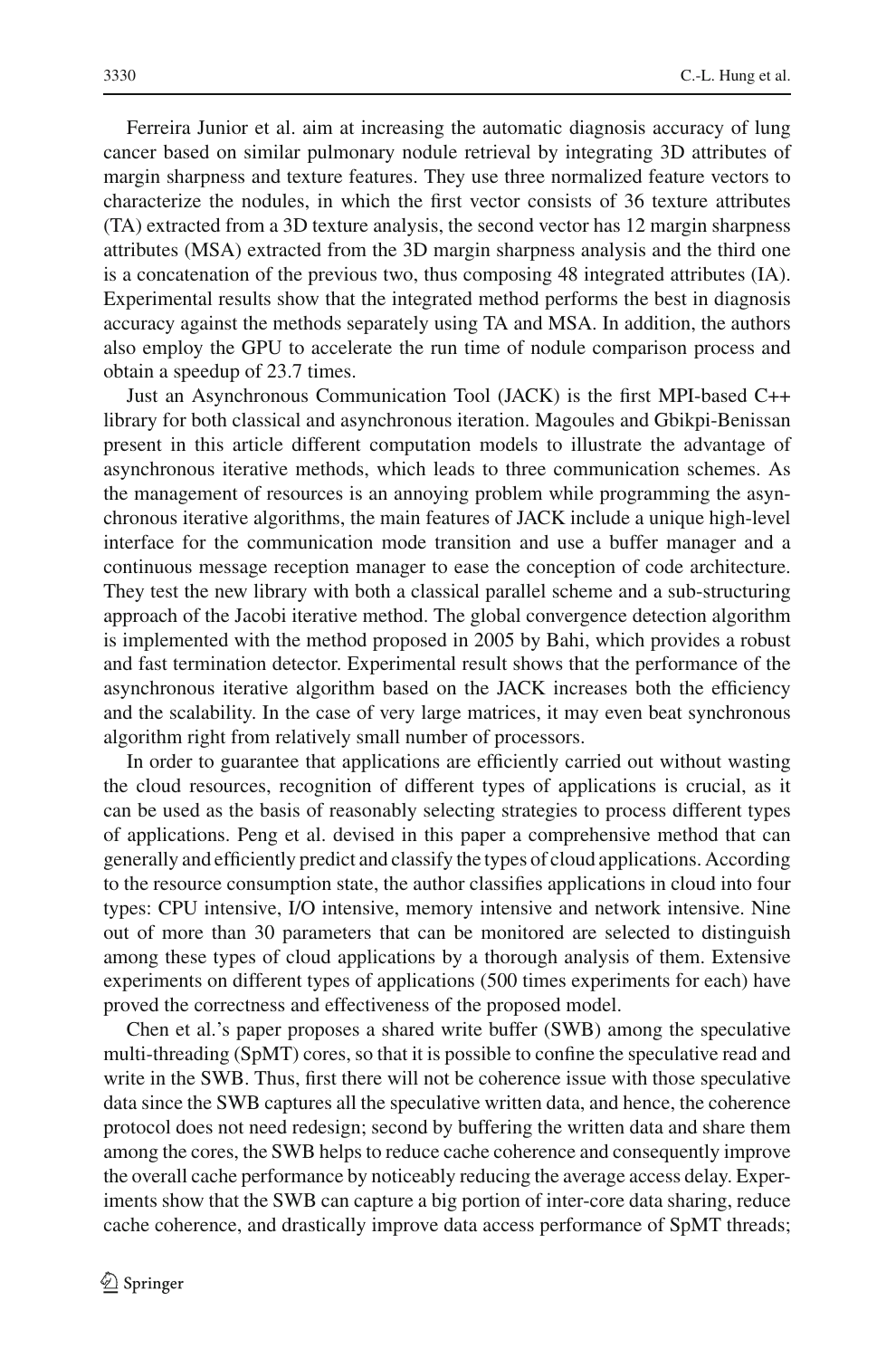for most cases, the average access delay is reduced by at least 7%, and for some cases this could reach more than 75%.

Cai et al. propose an SLA-aware (Service Level Agreements) energy-efficient scheduling scheme which allocates appropriate amount of resources to MapReduce applications with YARN architecture since YARN is one of the key features in the second-generation Hadoop, which provides resource management and scheduling for large-scale MapReduce environments. The scheduling scheme enables automatic resource inference and allocation based on the job profiling information, especially the data locality is taken into consideration and thus leads to the reduction in MapReduce network traffic. Furthermore, the slack time between the actual execution time of completed tasks and expected completion time of the application is utilized to improve the energy efficiency of the system. In fact, an online userspace governor-based dynamic voltage and frequency scaling (DVFS) scheme is designed to dynamically change the CPU frequency so that tasks can be run at low CPU frequency during slack times without violation of the application's SLA; actually, this scheme may also avoid accepting jobs that will lead to deadline misses and improve the cluster utilization. Experimental evaluation shows that the proposed scheme achieves better SLA conformance with low resource cost and energy consumption than the existing MapReduce scheduling policies.

Real-time video contents with high quality consume the major traffic of the Internet today. Content providers tend to offload the task of content hosting to content delivery networks (CDNs) providers. Chen et al., in this paper, propose a flexible CDN architecture in attempts to fulfill requests for high-quality videos across the Internet by integrating software-defined networking (SDN) technology. In the design, both server workloads and user-side requirements are considered, and the requests finally end up with efficient and balanced workload distribution. The authors revised load balancing algorithms upon SDN and developed simulations to verify their approaches. The results through simulations show that the proposed algorithms have the potential to meet bandwidth requirement of real-time video streaming and fully utilize links in CDNs and thus would achieve much higher user satisfaction in bandwidth-idle environments.

Lu et al. design and implement a co-simulation system, named as the virtual media network (ViMediaNet) aiming at the system simulations and performance evaluations for inter-active media-based TPS services, through which the TPS designer can efficiently establish and readily deploy the telepresence service (TPS) system over a heterogeneous network virtualized by the emulator for comprehensive scheme testing, such as investigation of transmission delay and packet jitter. The users may even observe control results in real time. The network simulator takes EMANE as the backbone and introduces different add-ons over EMANE to build critical function blocks. The main blocks include a CSMA/CD plugin for wired network simulations in EMANE, a OpenCV-based video processing engine for video data coding and packing, and a time-triggered synchronization scheduler for multi-task scheduling in simulations. The authors take a mobile device-based vision navigation system (VNS) as an example to establish a testing scenario to validate the effectiveness of ViMediaNet in emulating the real-setting TPS services. A series of experiments are conducted to evaluate three critical kinds of performance in ViMediaNet, including performance